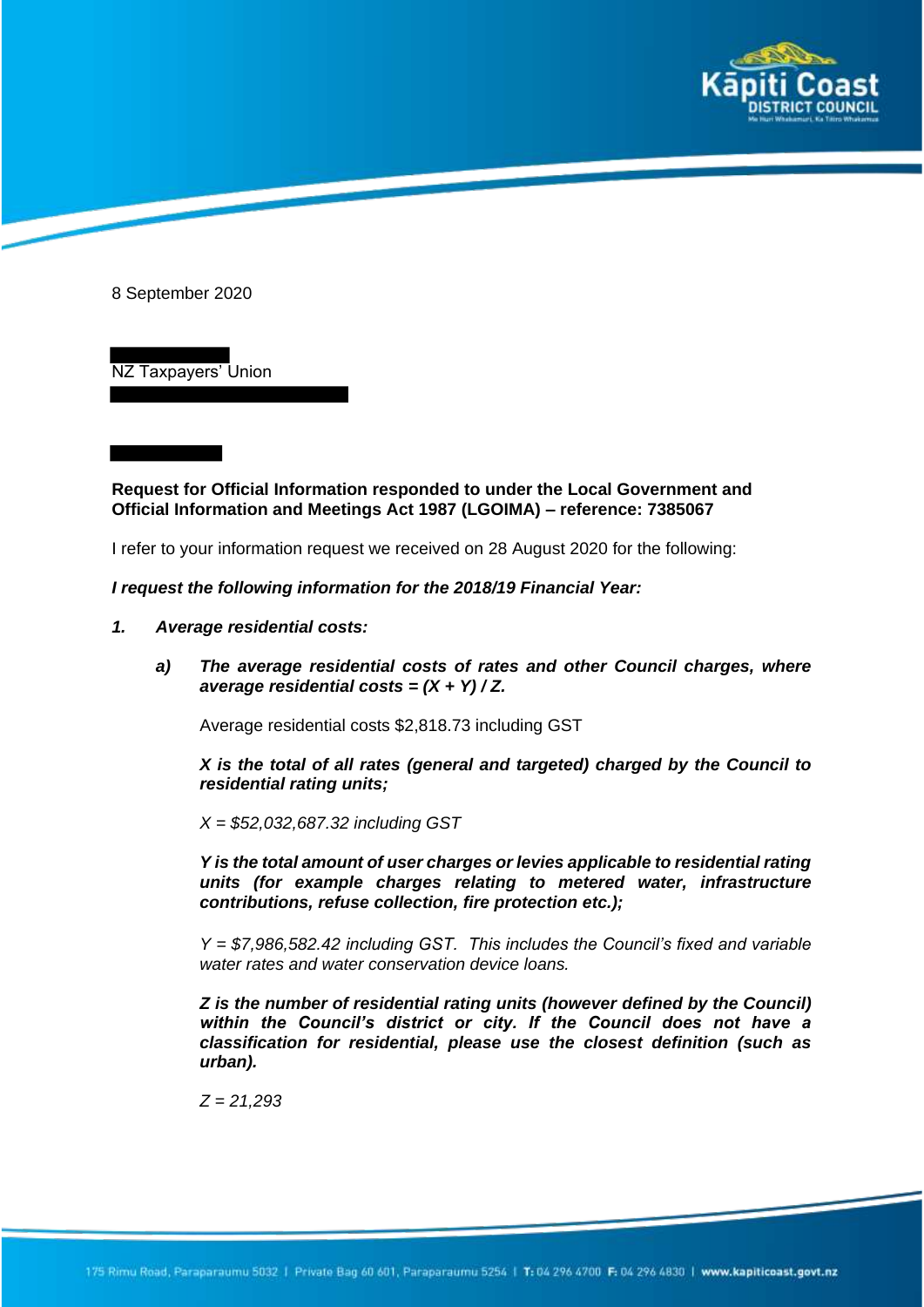## *b) A list of the types of rates, user charges and levies used to calculate each of the figures above.*

Please refer to the Funding Impact Statement on pages 17-37 within the 2018-39 Long Term Plan at the following link https://www.kapiticoast.govt.nz/yourcouncil/forms-documents/annual-and-long-term-plans/long-term-plans/

## *2. Average residential costs (Regional Councils):*

*a) The average residential costs of rates and other Council charges collected by the Council on behalf of a Regional Council, where average residential*   $costs = (X + Y)/Z$ .

*Average residential costs \$431.89 including GST* 

*X is the total of all rates (general and targeted) charged by the Council to residential rating units;*

*X = \$8,981,643.01 including GST*

*Y is the total amount of user charges or levies applicable to residential rating units (for example charges relating to metered water, infrastructure contributions, refuse collection, fire protection etc.);* 

*Y = \$214,637.67 for Warm Greater Wellington including GST*

*Z is the number of residential rating units (however defined by the Council) within the Council's district or city. If the Council does not have a classification for residential, please use the closest definition (such as urban).*

*Z = 21,293*

- *3. Rating units:*
	- *a) The total number of rating units within the Council's district or city. Please disclose the number of rating units as the number of separately used or inhabited parts (SUIP).*

*Rating units by SUIP is 27,787*

*b) The total number of residential rating units (however defined by the council) within the Council's district or city. If the Council does not have a definition for residential, please use the closest definition (such as urban, lifestyle, or similar).*

*Please disclose the number of residential rating units as the number of separately used or inhabited parts (SUIP).*

*Residential rating units by SUIP is 21,706*